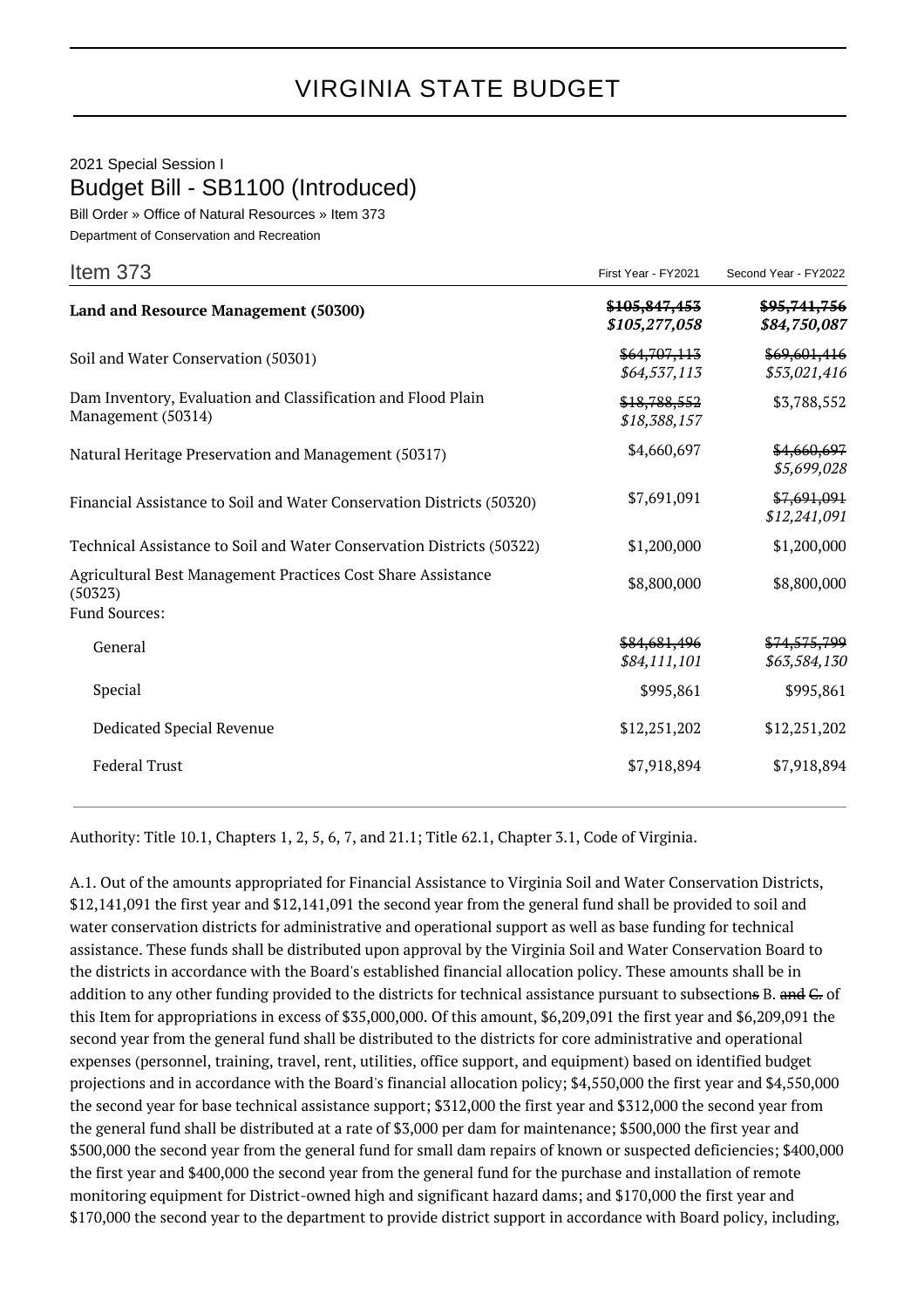but not limited to, services related to auditing, bonding, contracts, and training. The amount appropriated for small dam repairs of known or suspected deficiencies and the purchase and installation of remote monitoring equipment is authorized for transfer to the Soil and Water Conservation District Dam Maintenance, Repair, and Rehabilitation Fund.

2. The department shall provide a semi-annual report on or before February 15 and August 15 of each year to the Chairmen of the House Appropriations and Senate Finance Committees on each Virginia soil and water conservation district's budget, revised budget, previous year's balance budget, and expenditure for the following: (i) the federal Conservation Reserve Enhancement Program, (ii) the use of Agricultural Best Management Cost-Share Program funds within the Chesapeake Bay watershed, (iii) the use of Agricultural Best Management Cost-Share Program funds within the Southern Rivers area, and (iv) the amount of Technical Assistance funding. The August 15 report shall reflect cumulative amounts.

3. As part of the semi-annual report, the department shall assess the impact of settlement agreements with the Commonwealth entered into between July 1, 2017, and June 30, 2022, on achieving an effective level of Soil and Water Conservation District technical assistance funding and the implementation of agricultural best management practices pursuant to § [10.1-546.1.](http://law.lis.virginia.gov/vacode/10.1-546.1/), Code of Virginia. The department shall include in its report any amounts from the settlements including: 1) estimation of the timeline and amount for each fiscal year to implement agricultural best management practices; and 2) estimation of the timeline and amount for each fiscal year of additional technical assistance provided as a result of the additional funding from the settlements.

B.1.Notwithstanding §10.1-2129A., Code of Virginia, \$46,315,697 the first year from the general fund shall be deposited to the Virginia Water Quality Improvement Fund established under the Water Quality Improvement Act of 1997. Of this amount in the first year, \$2,250,000 shall be appropriated to the Department for the following specified statewide uses: \$500,000 shall be used for the Commonwealth's match for participation in the Federal Conservation Reserve Enhancement Program (CREP); \$500,000 shall be transferred to the Virginia Association of Soil and Water Conservation Districts to be used for the Virginia Conservation Assistance Program (VCAP); \$750,000 shall be allocated for special nonpoint source reduction projects to include, but not be limited to, poultry litter transport and grants related to the development and certification of Resource Management Plans developed pursuant to §[10.1-104.7;](http://law.lis.virginia.gov/vacode/10.1-104.7/) \$250,000 shall be transferred to the Department of Forestry for water quality grants; and \$250,000 to the Department for the development and continued maintenance of the Conservation Application Suite including costs related to servers and necessary software licenses. The Department of Forestry shall submit a report by August 15, 2020, to the Department of Conservation and Recreation specifying uses of funds received. Pursuant to paragraph B of Item 372, \$4,857,829 is designated for deposit to the reserve within the Virginia Water Quality Improvement Fund.

2. Of the remaining amount in the first year, \$39,207,868 is authorized for transfer to the Virginia Natural Resources Commitment Fund, a sub fund of the Water Quality Improvement Fund. Notwithstanding any other provision of law, the funds transferred to the Virginia Natural Resources Commitment Fund shall be distributed by the Department upon approval of the Virginia Soil and Water Conservation Board in accordance with the board's developed policies, as follows: \$27,062,591,shall be used for matching grants for Agricultural Best Management Practices on lands in the Commonwealth exclusively or partly within the Chesapeake Bay watershed, \$11,598,254 shall be used for matching grants for Agricultural Best Management Practices on lands in the Commonwealth exclusively outside the Chesapeake Bay watershed, and an additional \$547,023 in addition to the base funding provided in A.1. shall be appropriated for Technical Assistance for Virginia Soil and Water Conservation Districts.

3. This appropriation meets the mandatory deposit requirements associated with the FY 2019 excess general fund revenue collections and discretionary year-end general fund balances.

C.1. Out of the appropriation in this Item, \$20,860,000 the second year from the general fund shall be deposited to the Virginia Water Quality Improvement Fund established under the Water Quality Improvement Act of 1997. Of this amount in the second year, \$2,250,000 shall be appropriated to the department for the following specified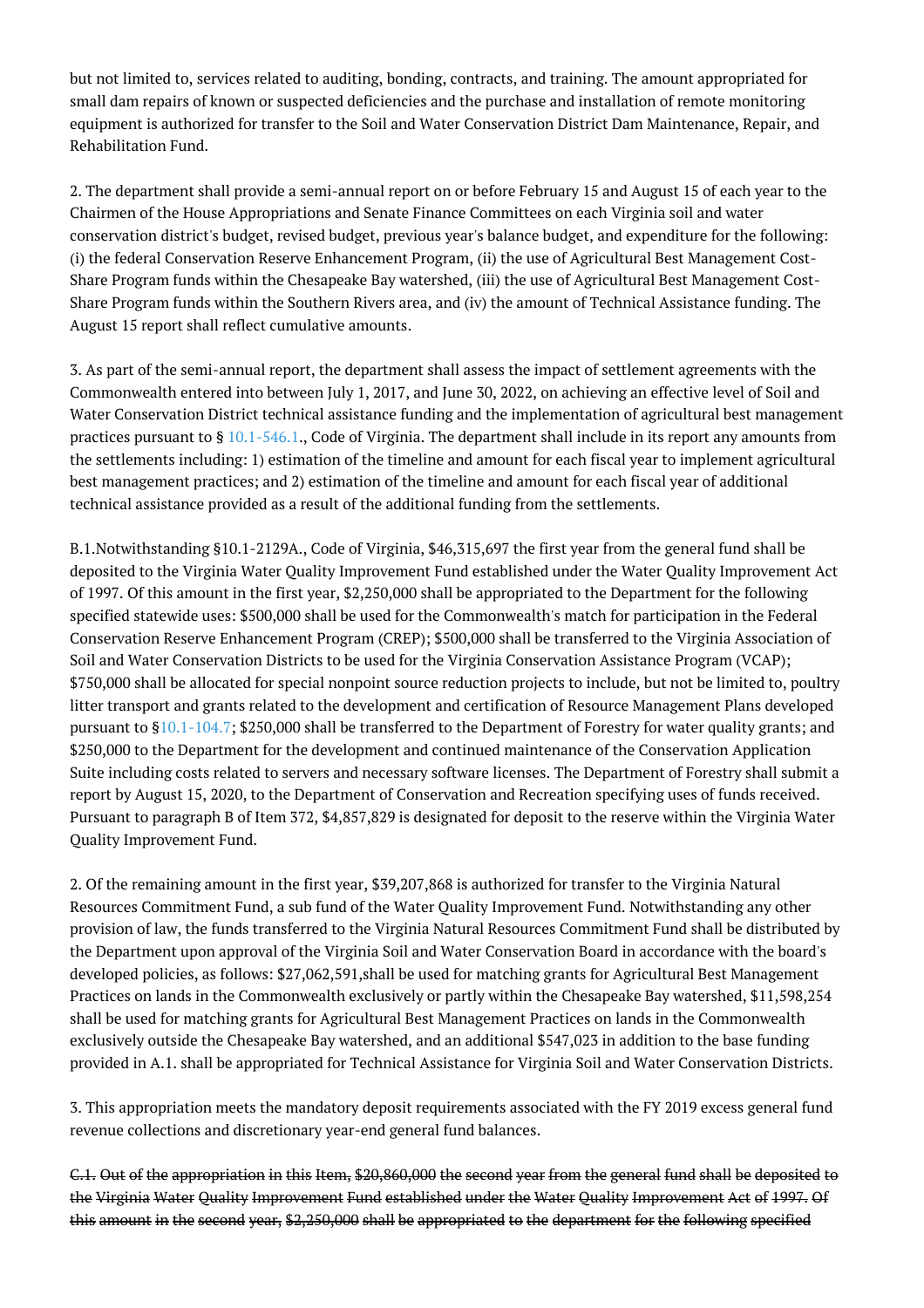statewide uses: \$500,000 shall be used for the Commonwealth's match for participation in the Federal Conservation Reserve Enhancement Program (CREP); \$500,000 shall be transferred to the Virginia Association of Soil and Water Conservation Districts to be used for the Virginia Conservation Assistance Program (VCAP); \$750,000 shall be allocated for special nonpoint source reduction projects to include but not be limited to poultry litter transport and grants related to the development and certification of Resource Management Plans developed pursuant to §10.1-104.7; \$250,000 shall be transferred to the Department of Forestry for water quality grants; and \$250,000 to the Department for the development and continued maintenance of the Conservation Application Suite including costs related to servers and necessary software licenses. The Department of Forestry shall submit a report by August 15, 2021, to the Department of Conservation and Recreation specifying uses of funds received.

2. Of the remaining amount in the second year, \$18,610,000 is authorized for transfer to the Virginia Natural Resources Commitment Fund, a sub fund of the Water Quality Improvement Fund. Notwithstanding any other provision of law, the funds transferred to the Virginia Natural Resources Commitment Fund shall be distributed by the department upon approval of the Virginia Soil and Water Conservation Board in accordance with the board's developed policies, as follows: \$13,027,000 shall be used for matching grants for Agricultural Best Management Practices on lands in the Commonwealth exclusively or partly within the Chesapeake Bay watershed, \$5,583,000 shall be used for matching grants for Agricultural Best Management Practices on lands in the Commonwealth exclusively outside the Chesapeake Bay watershed.

D. It is the intent of the General Assembly, that notwithstanding the provisions of § [10.1-2132,](http://law.lis.virginia.gov/vacode/10.1-2132/) Code of Virginia, the department is authorized to make Water Quality Improvement Grants to state agencies.

E.1 Out of the appropriation in this Item, \$10,000,000 the first year and \$10,000,000 the second year from the Virginia Natural Resources Commitment Fund, a subfund of the Virginia Water Quality Improvement Fund, is hereby appropriated. The funds shall be dispersed by the department pursuant to  $\S 10.1-2128.1$  $\S 10.1-2128.1$ , Code of Virginia.

2. The source of an amount estimated at \$10,000,000 the first year and \$10,000,000 the second year to support the nongeneral fund appropriation to the Virginia Natural Resources Commitment Fund shall be the recordation tax fee established in Part 3 of this act.

3. Out of this amount, a total of thirteen percent, or \$1,300,000, whichever is greater, shall be appropriated to Virginia Soil and Water Conservation Districts for technical assistance to farmers implementing agricultural best management practices, and \$8,700,000 for Agricultural Best Management Practices Cost-Share Assistance. Of the amount deposited for Cost-Share Assistance, seventy percent shall be used for matching grants for agricultural best management practices on lands in the Commonwealth exclusively or partly within the Chesapeake Bay watershed, and thirty percent shall be used for matching grants for agricultural best management practices on lands in the Commonwealth exclusively outside of the Chesapeake Bay watershed.

F.1. Out of the appropriation in this Item, \$2,583,531 in the first year and \$2,583,531 in the second year from the funds designated in Item 3-1.01.C. of this act are hereby appropriated to the Virginia Water Quality Improvement Fund and designated for deposit to the reserve fund established pursuant to paragraph B of Item 372. It is the intent of the General Assembly that all interest earnings of the Water Quality Improvement Fund shall be spent only upon appropriation by the General Assembly, after the recommendation of the Secretary of Natural Resources, pursuant to § [10.1-2129](http://law.lis.virginia.gov/vacode/10.1-2129/), Code of Virginia.

2. Notwithstanding the provisions of §§ [10.1-2128](http://law.lis.virginia.gov/vacode/10.1-2128/), [10.1-2129](http://law.lis.virginia.gov/vacode/10.1-2129/) and [10.1-2128.1](http://law.lis.virginia.gov/vacode/10.1-2128.1/), Code of Virginia, it is the intent of the General Assembly that the department use interest earnings from the Water Quality Improvement Fund and the Virginia Natural Resources Commitment Fund to support one position to administer grants from the fund.

G. Out of the appropriation in this Item, \$15,000 the first year and \$15,000 the second year from the general fund is provided to support the Rappahannock River Basin Commission. The funds shall be matched by the participating localities and planning district commissions.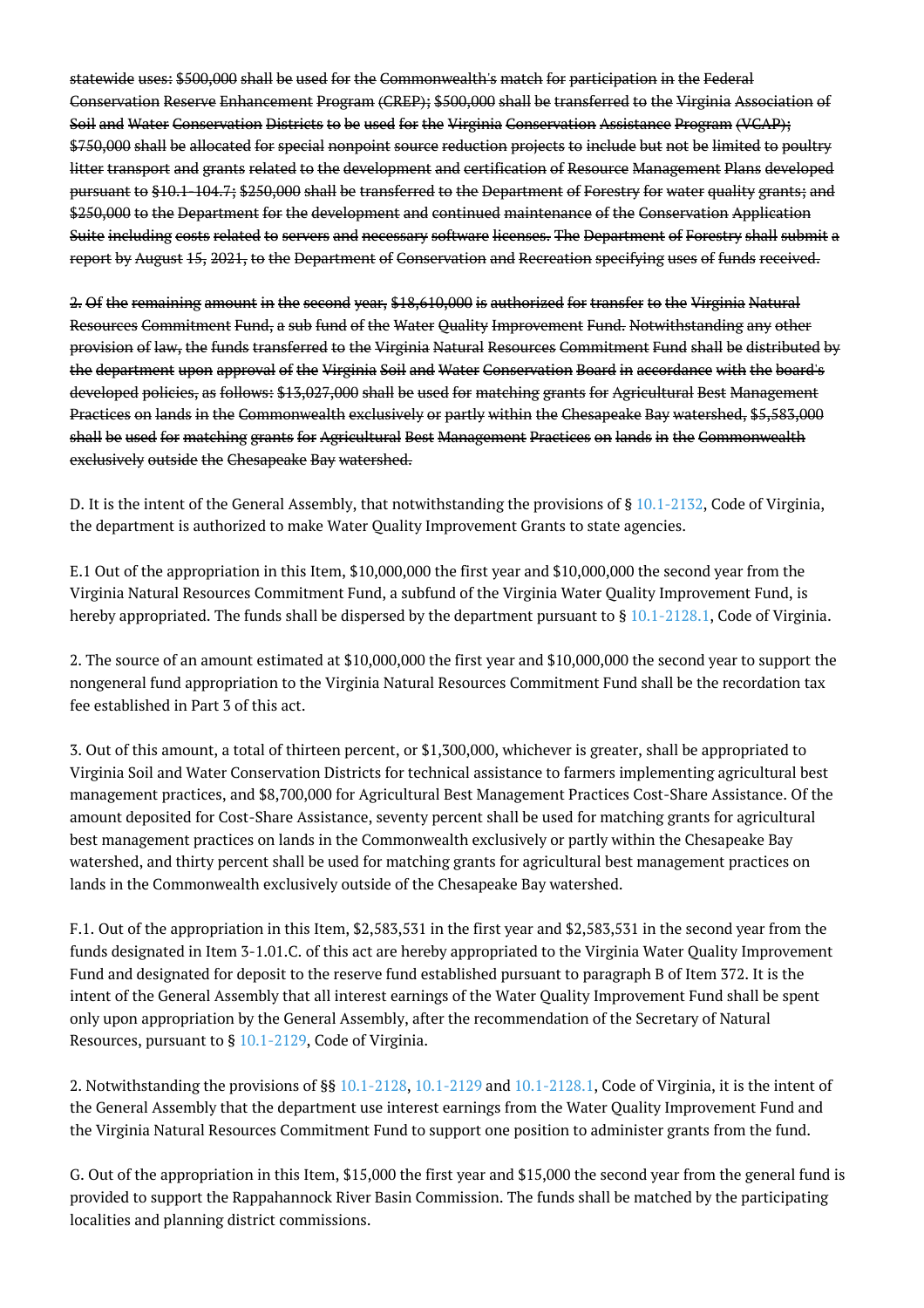H. Notwithstanding § [10.1-552](http://law.lis.virginia.gov/vacode/10.1-552/), Code of Virginia, Soil and Water Conservation Districts are hereby authorized to recover a portion of the direct costs of services rendered to landowners within the district and to recover a portion of the cost for use of district-owned conservation equipment. Such recoveries shall not exceed the amounts expended by a district on these services and equipment.

I. Unless specified otherwise in this Item, it is the intent of the General Assembly that balances in Soil and Water Conservation be used first, and then balances from Agricultural Best Management Practices Cost Share Assistance be used for the Commonwealth's statewide match for participation in the federal Conservation Reserve Enhancement Program (CREP).

J. The Water Quality Agreement Program shall be continued in order to protect the waters of the Commonwealth through voluntary cooperation with lawn care operators across the state. The department shall encourage lawn care operators to voluntarily establish nutrient management plans and annual reporting of fertilizer application. If appropriate, then the program may be transferred to another state agency.

K. Out of the appropriation in this Item, \$250,000 the first year and \$250,000 the second year from the general fund is provided to the department to make available competitive grants to provide Chesapeake Bay meaningful watershed educational experiences. The department may enter into two-year contracts contingent on funding being available in the second year of the biennium.

L. Out of the appropriation in this Item, \$200,000 the first year and \$200,000 the second year from the general fund is provided to the department for technical assistance to support Shoreline Erosion Advisory Services as established in § [10.1-702](http://law.lis.virginia.gov/vacode/10.1-702/), Code of Virginia.

M. Out of the approriation in this Item, \$500,000 the first year and \$500,000 the second year from the general fund shall be provided to the Natural Heritage Program in support of active preserve management activities across Virginia's 63 Natural Area Preserves as identified by the Board of Conservation and Recreation.

N. Notwithstanding § 54.1, Chapter 4, the U.S. Department of Agriculture's Natural Resources Conservation Service and Department of Conservation and Recreation Central Office staff may provide engineering services to the Department of Conservation and Recreation and the local Soil and Water Conservation Districts for design and construction of agriculture best management practices.

O.1. Out of the amounts appropriated for Dam Inventory, Evaluation, and Classification and Flood Plain Management, \$15,732,147 the first year and \$732,147 the second year from the general fund shall be deposited to the Dam Safety, Flood Prevention and Protection Assistance Fund, established pursuant § [10.1-603.17](http://law.lis.virginia.gov/vacode/10.1-603.17/), Code of Virginia.

2. Out of the amounts deposited to the Dam Safety, Flood Prevention and Protection Assistance Fund, \$15,000,000 the first year from the general fund shall be authorized for the major modification, upgrade, or rehabilitation of dams owned or maintained by the Department of Conservation and Recreation and the Virginia Soil and Water Conservation Districts to bring impounding structures into compliance with the Dam Safety Act requirements promulgated by the Virginia Soil and Water Conservation Board pursuant to § [10.1-605](http://law.lis.virginia.gov/vacode/10.1-605/), Code of Virginia.

3. Unobligated balances in the Dam Safety, Flood Prevention and Protection Assistance Fund may be utilized in an amount not to exceed \$60,000 to perform activities necessary to update the flood protection plan for the Commonwealth and to make the plan accessible online. Once these activities are complete, the department will maintain and update the plan as needed within existing resources.

P.1. Notwithstanding any other provision of law, this appropriation includes \$30,350,000 the second year from the general fund which shall be deposited to the Virginia Water Quality Improvement Fund established pursuant to the